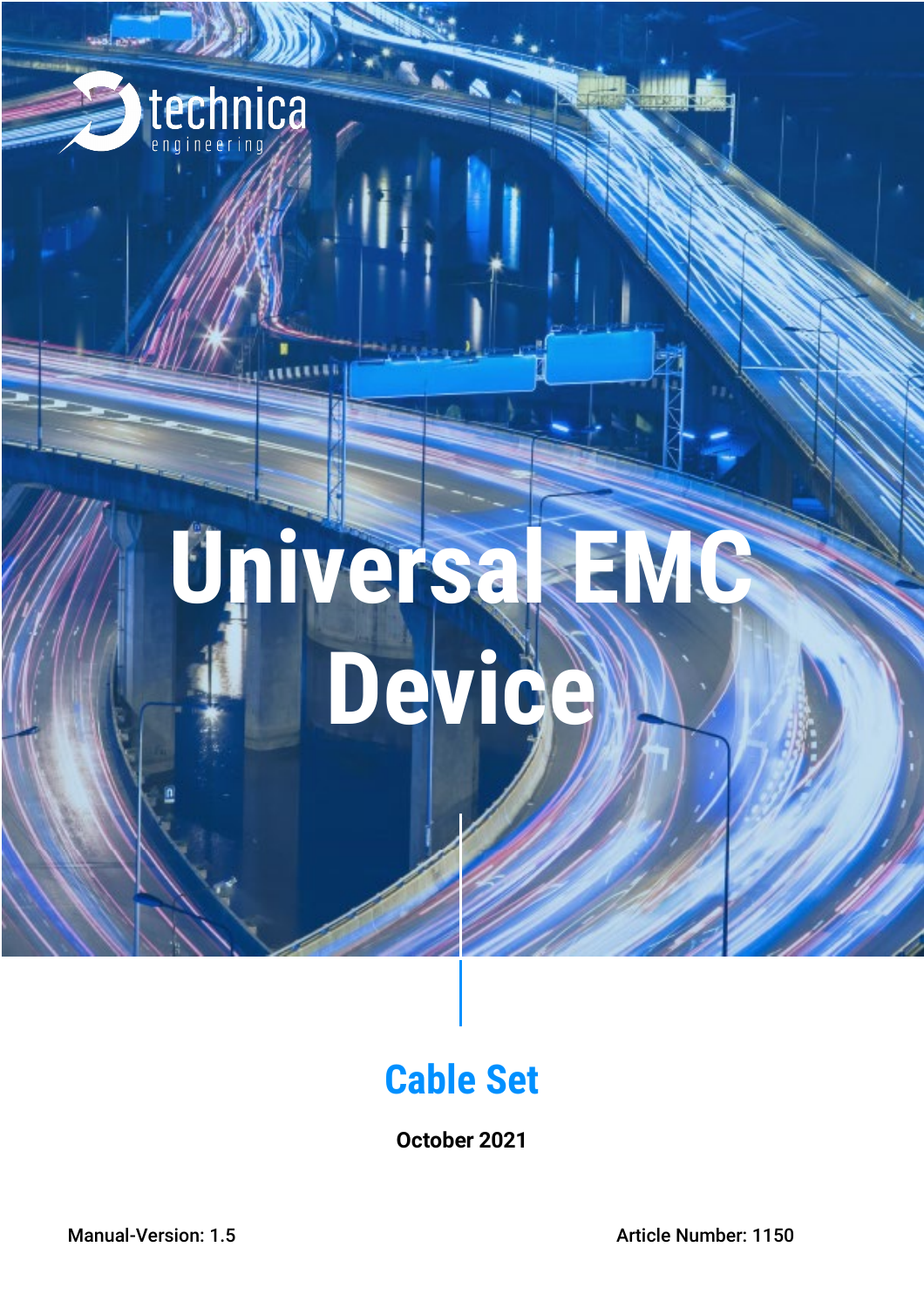

## **CONTENT**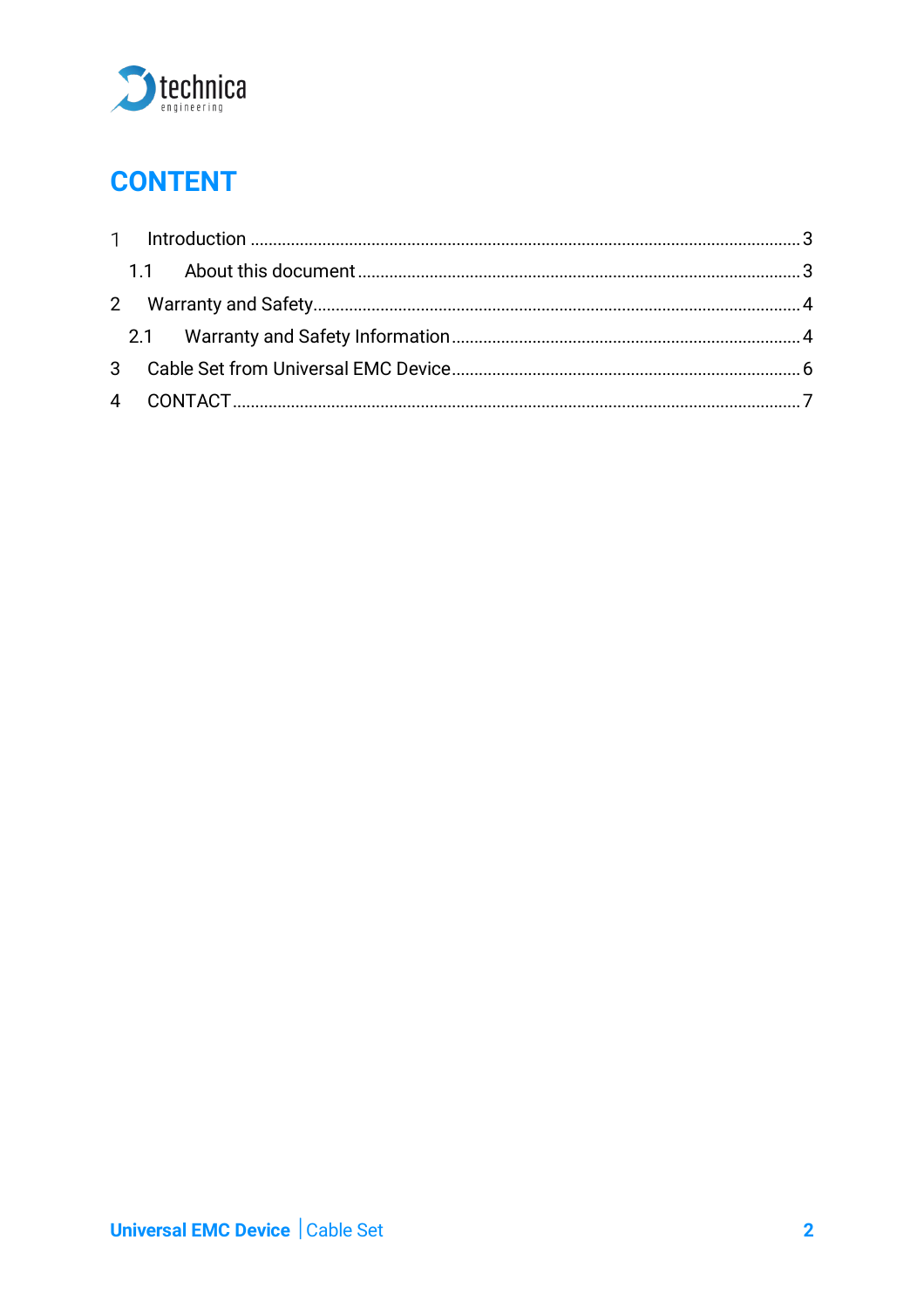

## <span id="page-2-0"></span>**Introduction**

#### <span id="page-2-1"></span>**1.1 About this document**

This document describes the cable set of Universal EMC Device.

For the latest version of this document please contact Technica Engineering via technicalsales@technica-engineering.de

©2021 Technica Engineering GmbH

The content in this document is copyrighted by Technica Engineering GmbH. Copying or reproducing its content in full or in parts is not allowed. Technical contents in this document are subjected to change without prior notice. Third-party contents and trademarks are the property of the corresponding vendors.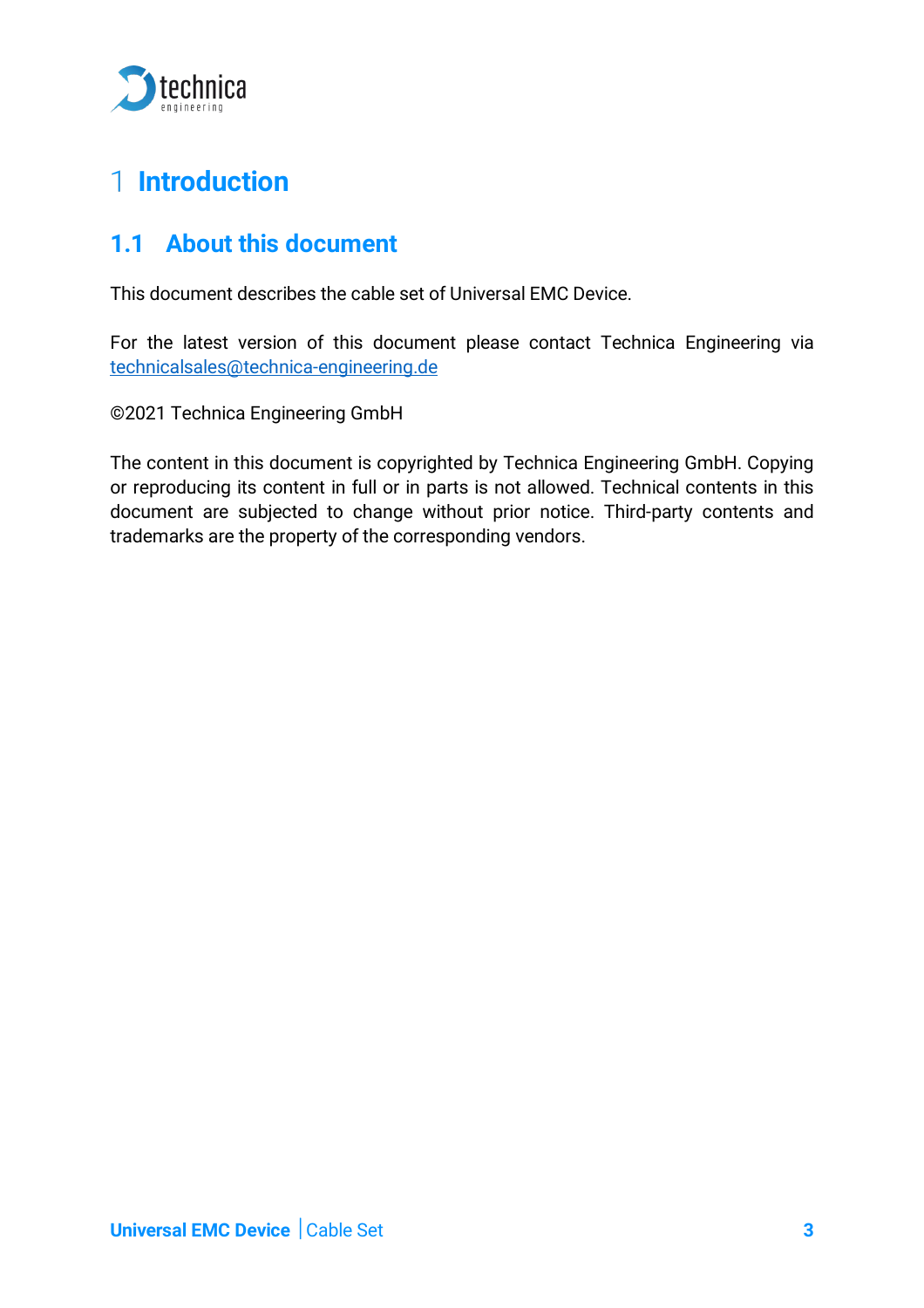

## <span id="page-3-0"></span>**2 Warranty and Safety**

### <span id="page-3-1"></span>**2.1 Warranty and Safety Information**

| Before operating the device, read this manual thoroughly and retain it<br>for your reference.<br>The latest documentation for the Universal EMC Device can be<br>downloaded here:<br>https://technica-engineering.de/en/produkt/universal-emc-device/                                                                                                                                                                                                                                                                                                                                                                                                                           |
|---------------------------------------------------------------------------------------------------------------------------------------------------------------------------------------------------------------------------------------------------------------------------------------------------------------------------------------------------------------------------------------------------------------------------------------------------------------------------------------------------------------------------------------------------------------------------------------------------------------------------------------------------------------------------------|
| Use the device only as described in this manual.<br>Use only in dry conditions.<br>Do not insert any foreign object in the slots/openings of the housing.<br>Do not apply power to a damaged device.<br>The device may only be used by specialists.                                                                                                                                                                                                                                                                                                                                                                                                                             |
| Do not open the device. Otherwise warranty will be lost.                                                                                                                                                                                                                                                                                                                                                                                                                                                                                                                                                                                                                        |
| This product is intended for use in automobiles or automotive-like<br>environments. An automotive-like environment includes test setups<br>or test benches in the office, laboratory and workshop areas. In the<br>test setups the same environmental conditions apply as in vehicle<br>electrical systems. Technica Engineering products are not intended<br>to be used as standard IT equipment. The test systems and products<br>from Technica Engineering are designed as customer and<br>application-specific test modules that are only used by specialists for<br>development and test facilities.<br>When integrating the modules in a vehicle or test set-up, the user |
| must ensure appropriate ventilation or air convection.<br>Technica Engineering products must not be considered as a safety<br>element out of context when using safety-critical systems and must<br>be included in the safety assessment when used. The development<br>class in a safety system must be taken into account with standard<br>QM referred to ISO26262.                                                                                                                                                                                                                                                                                                            |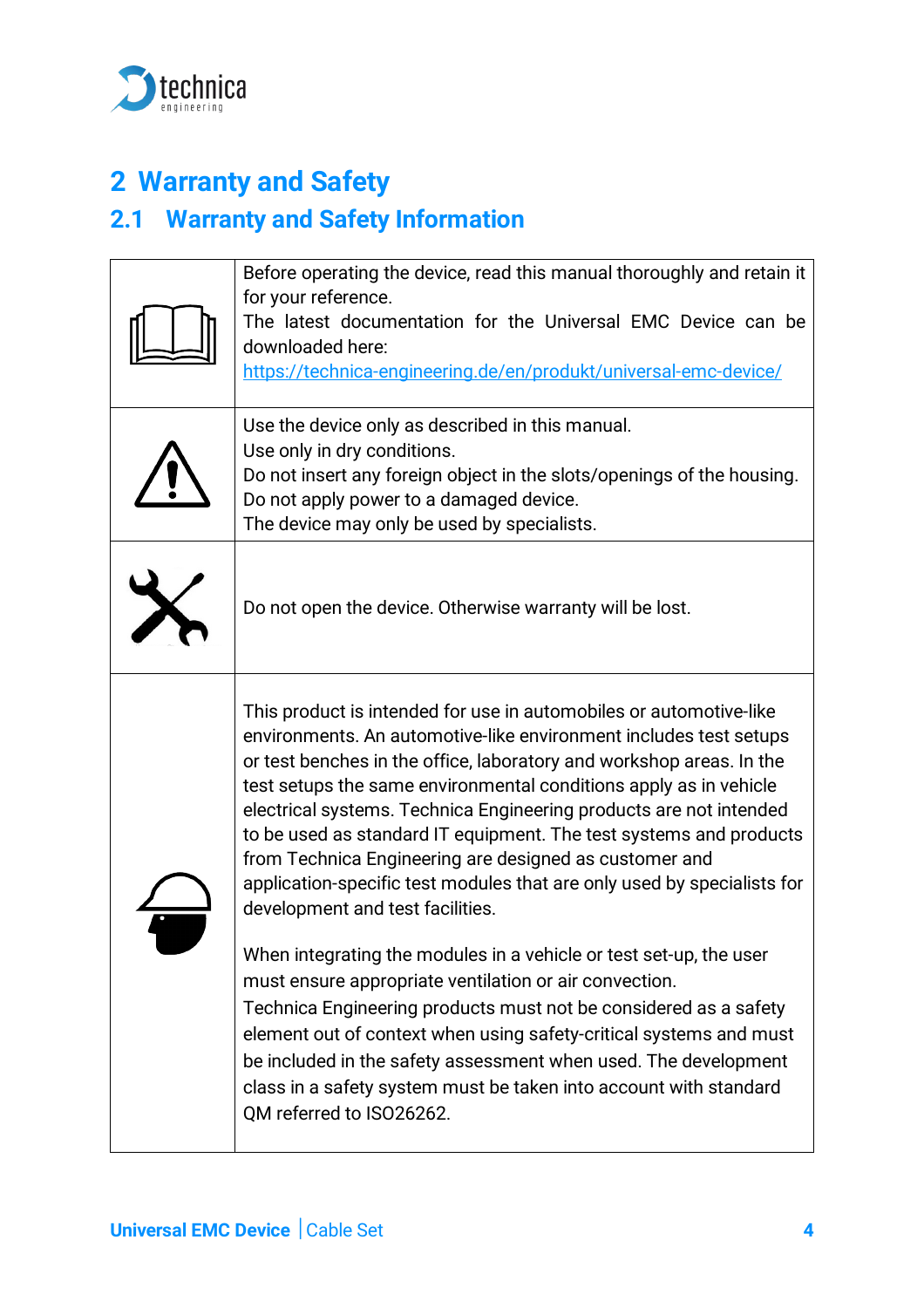

| The device can get hot.                                                                                                                                                                                                                                                                                                                                                                                                                                                   |
|---------------------------------------------------------------------------------------------------------------------------------------------------------------------------------------------------------------------------------------------------------------------------------------------------------------------------------------------------------------------------------------------------------------------------------------------------------------------------|
| Do not cover the device due to fire danger.<br>Do not place the device near to highly flammable materials due to fire<br>danger.<br>Do not use the device above the specified operating temperature.<br>The operating temperature is the ambient temperature of the<br>installation space.                                                                                                                                                                                |
| This symbol is only valid in the European Union. If you wish to discard<br>this product, please contact your local authorities or dealer and ask for<br>the correct method of disposal. Technica Engineering GmbH is<br>registered as manufacturer of the brand "Technica Engineering" and<br>"Small devices of Information-<br>the<br>device<br>and<br>type<br>Telecommunications- technology for exclusive use in non-private<br>Households". WEEE reg. No. DE 20776859 |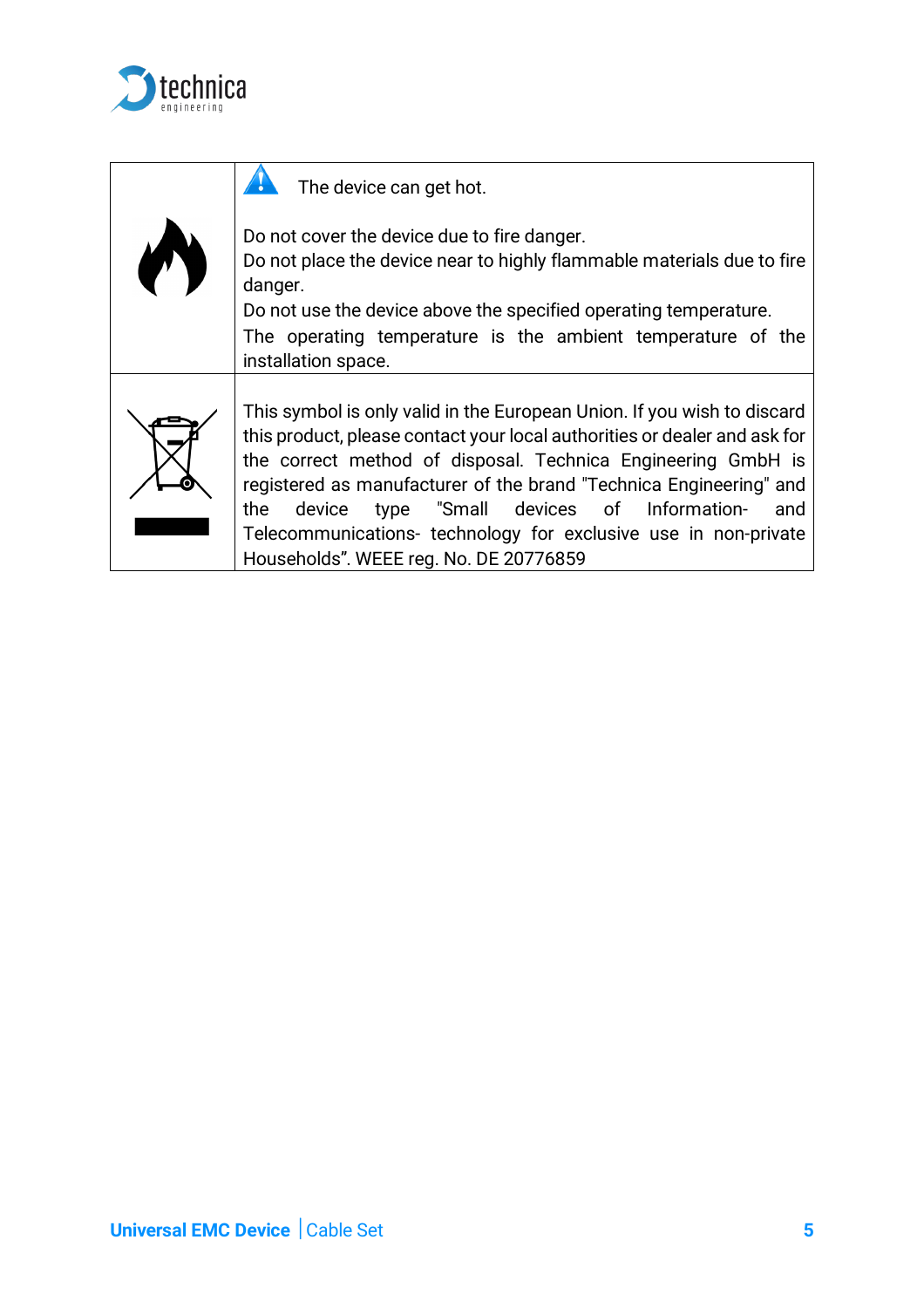

## <span id="page-5-0"></span>**3 Cable Set from Universal EMC Device**

The cable set from Universal EMC Device include:

| <b>Product Description</b>                                                                                           | <b>Photo</b> | <b>Quantity</b>         |
|----------------------------------------------------------------------------------------------------------------------|--------------|-------------------------|
| <b>Blue Tyco Cover</b><br>Automotive connector 18 positions<br>K000762<br>Co: TE Connectivity<br>Part no: 1-967416-1 |              | 3                       |
| <b>Black Tyco cover</b><br>Automotive connector 18 positions<br>Co: TE Connectivity<br>Part no: 1-1355350-1          |              | 1                       |
| Female<br>Housing<br>for<br>MQS,<br>Terminals 18 positions<br>Co: TE Connectivity<br>Part no: 962108-2               |              | 4                       |
| 1m BR-twist a pair of cable                                                                                          |              | 3                       |
| rot/schwarz<br><b>Twist-Pair</b><br>1<br>m<br>$0,35$ mm                                                              |              | 1                       |
| 1m Ethernet Network cable                                                                                            |              | 1                       |
| Black banana plug adapter 4mm<br>Red banana plug adapter 4 mm                                                        |              | 1 unit of<br>each piece |
| Gold<br>Connector Banana<br>Plugs<br>4mm                                                                             |              | $\overline{2}$          |
| MQS Kontakt socket 0.35mm<br>Co: TE Connectivity<br>Part no: 5-962885-1                                              |              | 30                      |